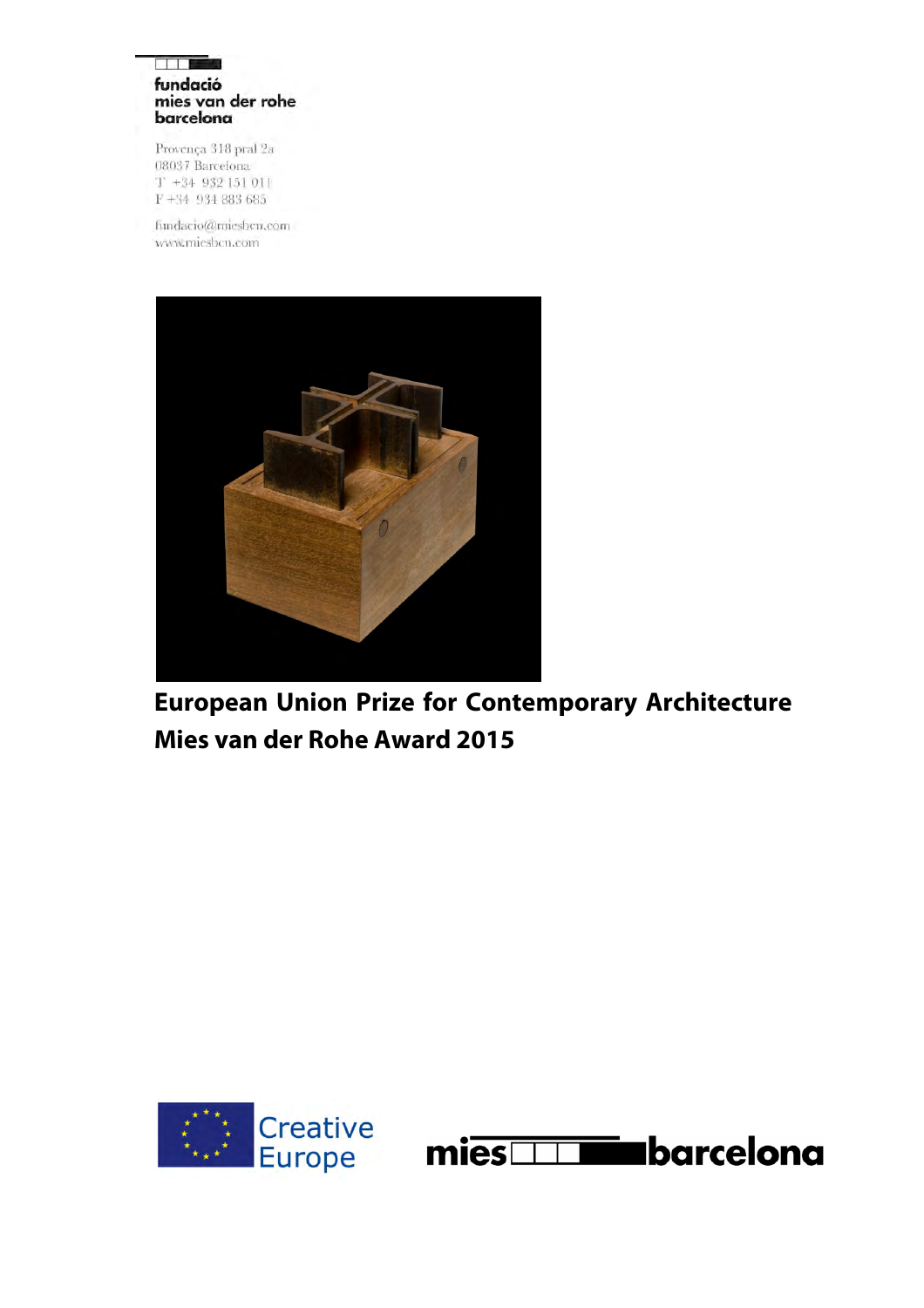### التكار الألا fundació mies van der rohe barcelona

Provença 318 pral 2a 08037 Barcelona  $T + 34$  932 151 011  $F+34$  934 883 685

fundacio@miesbcn.com www.miesbcn.com

### **Contents**

[Fundació Mies van der Rohe](#page-2-0) 

**[The Pavilion](#page-2-1)** 

[The Prize](#page-2-2)

[1988-2013. 25 Years of Contemporary Architecture](#page-3-0)

**[Organisation](#page-4-0)** 

[Role of the Nominators](#page-6-0)

[Criteria for the Proposal of Works](#page-7-0)

**[General Information](#page-9-0)** 

[Proposal Procedure](#page-10-0)

**Rules** 

## **For more information, please contact**

### **[Ivan Blasi,](mailto:award@miesbcn.com) Coordinator**

Fundació Mies van der Rohe Provença 318, pral. 2 08037 Barcelona e-mail[: award@miesbcn.com](mailto:award@miesbcn.com)  phone: +34 932 151 011 [www.miesarch.com](http://www.miesarch.com/)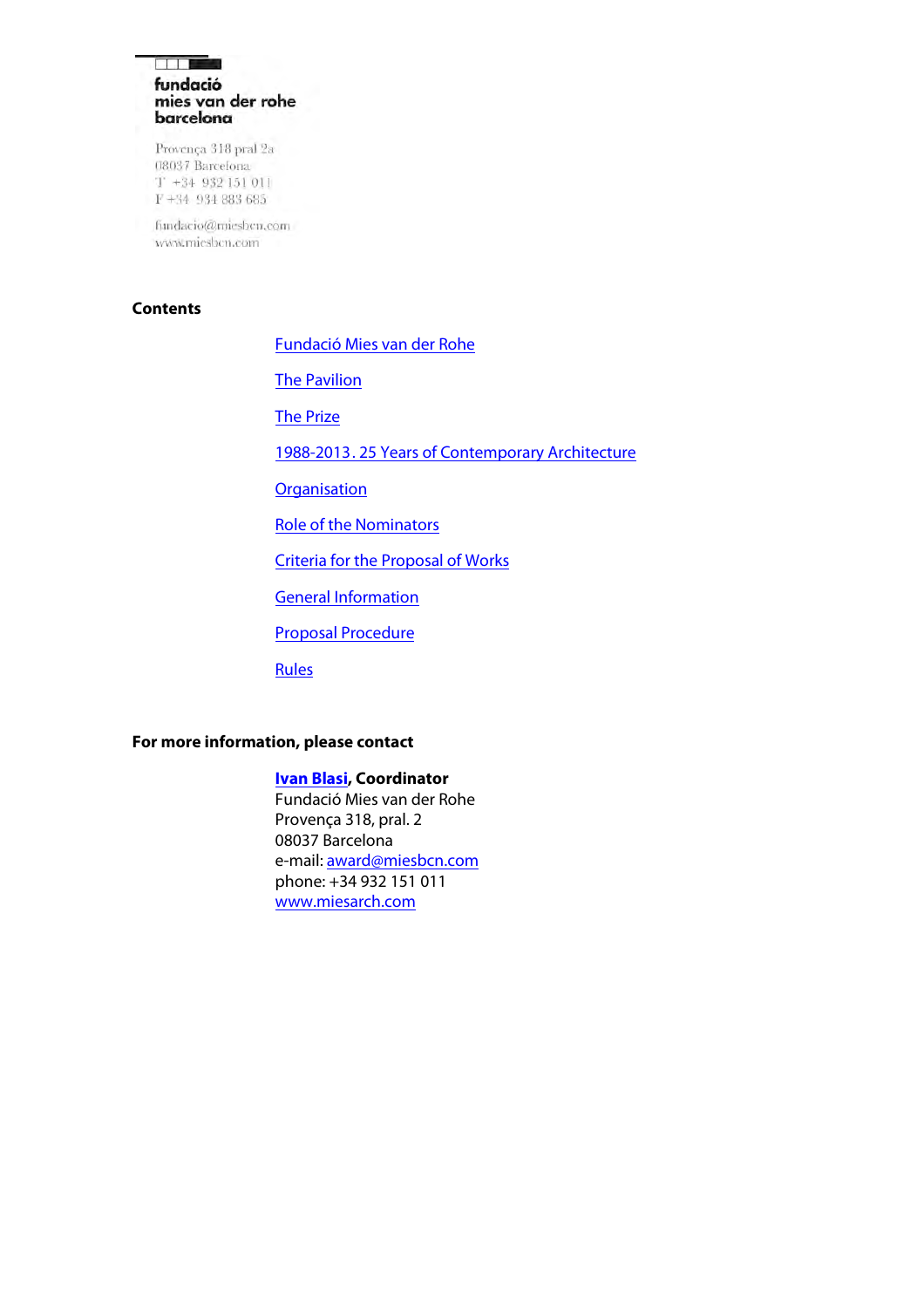#### **Film** fundació mies van der rohe barcelona

Provença 318 pral 2a 08037 Barcelona  $T$  +34 932 151 011 F+34 934 883 685

fundacio@miesbcn.com www.mieshen.com

### <span id="page-2-0"></span>**Fundació Mies van der Rohe**

Fundació Mies van der Rohe is a platform whose core mission is to inspire through architecture. It encourages and sponsors activities related to good architecture on the basis of the values represented by Ludwig Mies van der Rohe, advocating its role as a strategic thrust for the improvement of our cities – the quality of life of our people and their cultural enrichment.

### <span id="page-2-1"></span>**The Pavilion**

The Foundation has also been a driving force behind the Pavilion, originally built by Mies van der Rohe himself in Barcelona for the 1929 International Exposition, a veritable living icon of global significance, regarded as one of the four canonical works of modern architecture. This symbol has become an obligatory destination for architects from around the world and all those who appreciate rigour and quality. The programme of interventions in the Pavilion has created a highly valuable space for cultural exchanges, research, opportunities and international visibility for emerging architectural and artistic talents.

## <span id="page-2-2"></span>**The Prize**

The idea for a prize that would recognise and commend excellence in European architecture was proposed by the European Parliament. The Foundation has organised the prestigious "European Union Prize for Contemporary Architecture – Mies van der Rohe Award" with the support of the European Commission since 1988. It allows a unique insight into the evolution of architecture in Europe over the past 25 years. The cultural management of contemporary architecture heritage is promoted through the organisation of exhibitions, conferences, seminars, debates and publications. This has allowed the organisation of platforms that have created opportunities for those involved in the world of architecture (clients, investors, governments, institutions, users and professionals).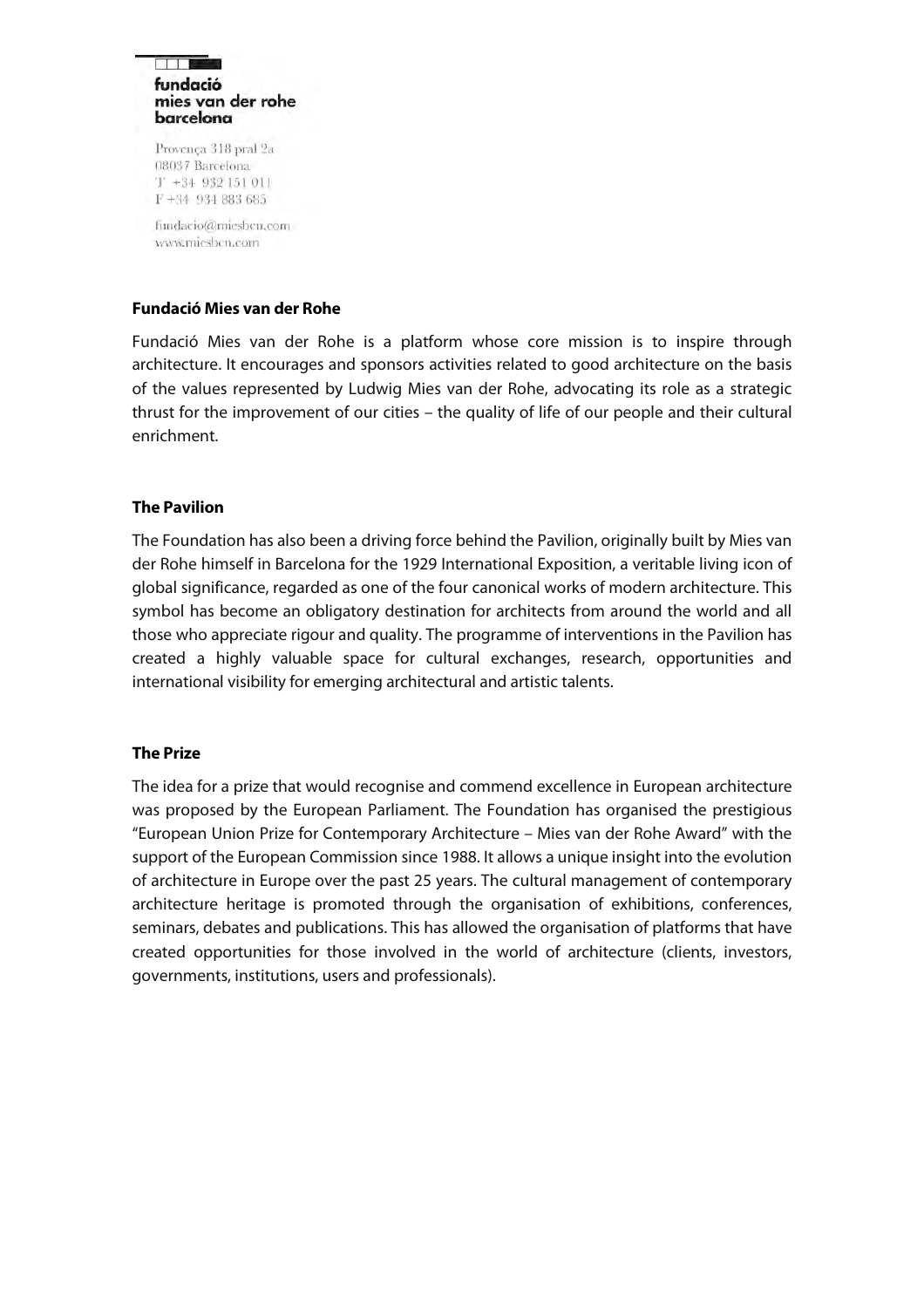#### **Film** fundació mies van der rohe barcelona

Provença 318 pral 2a 08037 Barcelona  $T + 34932151011$  $F+34$  934 883 685

fundacio@miesbcn.com www.mieshen.com

## <span id="page-3-0"></span>**1988-2013. 25 Years of Contemporary Architecture**

Mies van der Rohe Award for European Architecture 1988 – 1998

- **1988 Banco Borges e Irmão**, Vila do Conde Álvaro Siza
- **1990 New Stansted Airport Terminal**, London Norman Foster / Norman Foster & Partners
- **1992 Municipal Sports Stadium**, Badalona Esteve Bonell and Francesc Rius
- **1994 Waterloo International Terminal**, London Nicholas Grimshaw / Nicholas Grimshaw & Partners
- **1996 French National Library**, Paris

Dominique Perrault Architecture / Dominique Perrault

**1998 Kunsthaus Bregenz**, Bregenz Peter Zumthor

European Union Prize for Contemporary Architecture – Mies van der Rohe Award 2001 – 2013

- **2001 Kursaal**, San Sebastián Donostia Rafael Moneo
- **2003 Car Park and Terminus Hoenheim North**, Strasbourg Zaha Hadid Architects / Zaha Hadid
- **2005 Netherlands Embassy in Berlin**, Berlin OMA / Rem Koolhas & Ellen van Loon
- **2007 MUSAC Contemporary Art Museum of Castilla y León**, León Mansilla+Tuñón Arquitectos / Luis M. Mansilla & Emilio Tuñón
- **2009 Norwegian National Opera & Ballet**, Oslo SNØHETTA / Kjetil Trædal Thorsen, Tarald Lundevall & Craig Dykers
- **2011 Neues Museum**, Berlin, David Chipperfield Architects in collaboration with Julian Harrap
- **2013 Harpa Reykjavik Concert Hall & Conference Centre**, Reykjavik Henning Larsen Architects / Peer Teglgaard Jeppesen & Osbjørn Jacobsen Studio Olafur Eliasson / Olafur Eliasson Batteríid architects / Sigurður Einarsson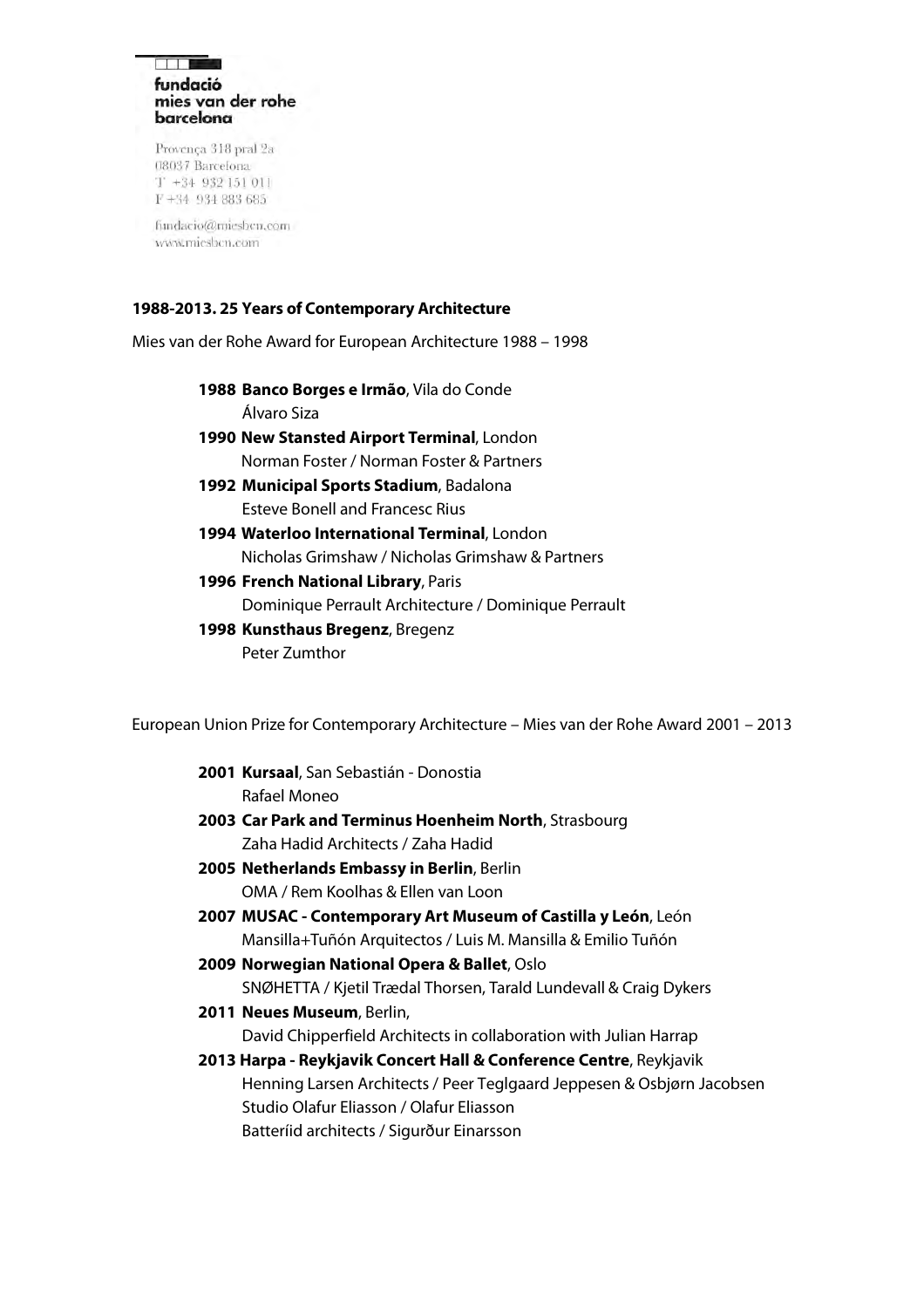#### **Biblio** fundació mies van der rohe barcelona

Provença 318 pral 2a 08037 Barcelona  $T + 34932151011$ F+34 934 883 685

fundacio@miesbcn.com www.mieshen.com

### Emerging Architect Special Mention 1988 – 2013

**2001 Kaufmann Holz AG Distribution Centre**, Bobingen Florian Nagler Architekten / Florian Nagler **2003 Scharnhauser Park Town Hall**, Ostfildren J. Mayer H. / Jürgen Mayer H. **2005 BasketBar**, Utrecht NL Architects / Kamiel Klaasse, Mark Linnemann, Walter van Dijk & Pieter Bannenberg **2007 Faculty of Mathematics**, Ljubljiana bevk perović arhitekti / Matija Bevk & Vasa J. Perović **2009 Gymnasium 46° 09' N / 16° 50' E**, Koprivnica STUDIO UP / Lea Pelivan, Toma Plejić **2011 Collage House**, Girona bosch capdeferro arquitectures / Ramon Bosch & Bet Capdeferro **2013 Red Bull Music Academy / Nave De Música Matadero Madrid**, Madrid Langarita-Navarro Arquitectos / María Langarita & Víctor Navarro

## <span id="page-4-0"></span>**Organisation**

For each biennial edition, the nominated works, which must be **completed within the previous two years**, are put forward by a group of independent experts, the Architects' Council of Europe (ACE) members as well as the other European national architects' associations and the Advisory Committee. In recognition of their conceptual, technical and constructional qualities, the Jury selects two works: one that receives the Prize and the other, the Emerging Architect Special Mention.

In addition to the Prize and Special Mention, the jury makes a selection of shortlisted works to be published and included in a travelling exhibition. This broad selection allows each edition of the Prize to take on the role of a biennial anthology that documents the evolution of European architecture, as well as provides an important archive that includes photographs, original drawings, digital material and models.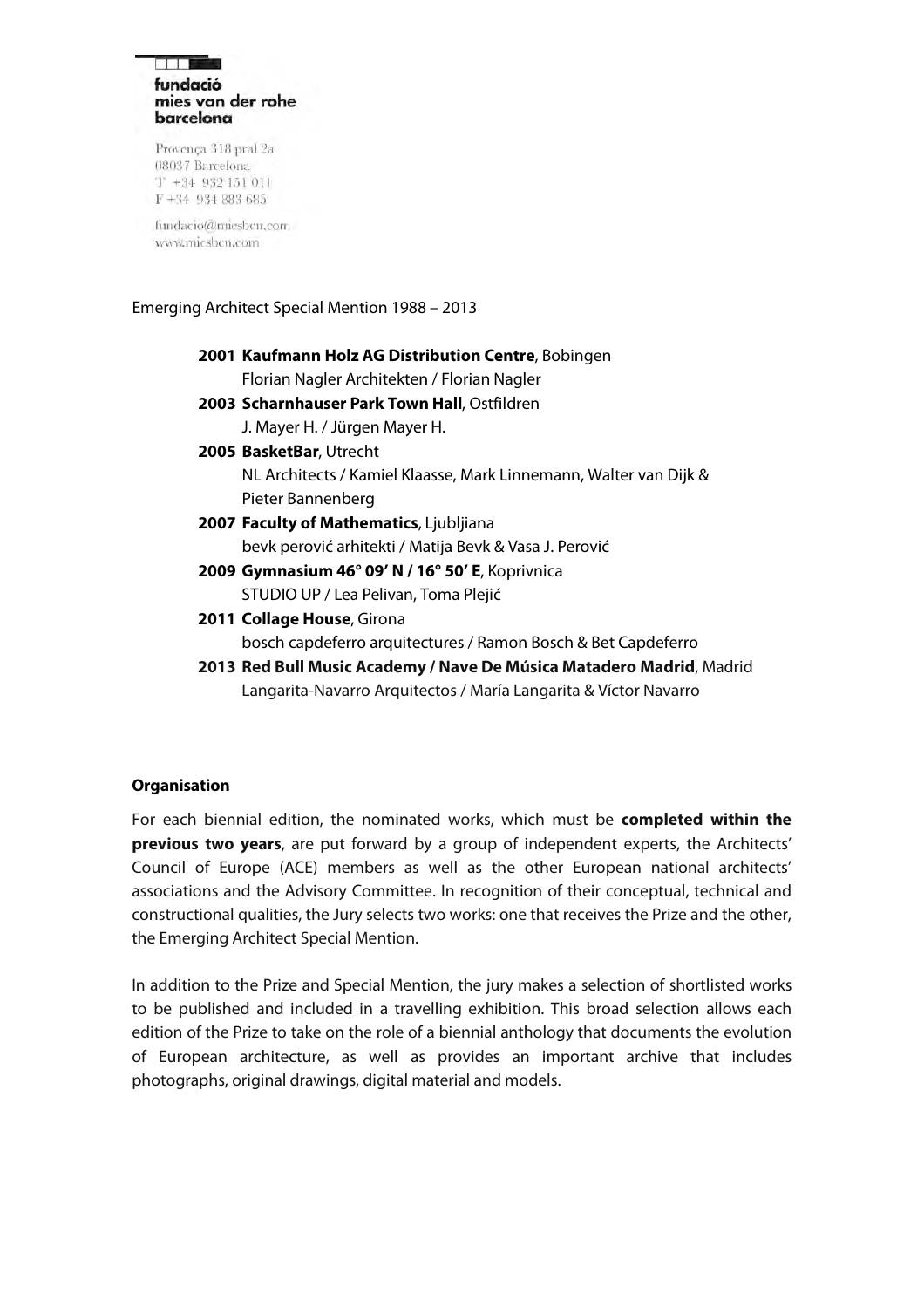#### **BLIST** fundació mies van der rohe barcelona

Provença 318 pral 2a 08037 Barcelona  $T + 34$  932 151 011  $F+34$  934 883 685

fundacio@miesbcn.com www.miesbcn.com



**Archive including 2,500 works since 1988**



**Exhibition showing the models from the collection**



**"Breaking New Ground" discussion on European Contemporary Architecture**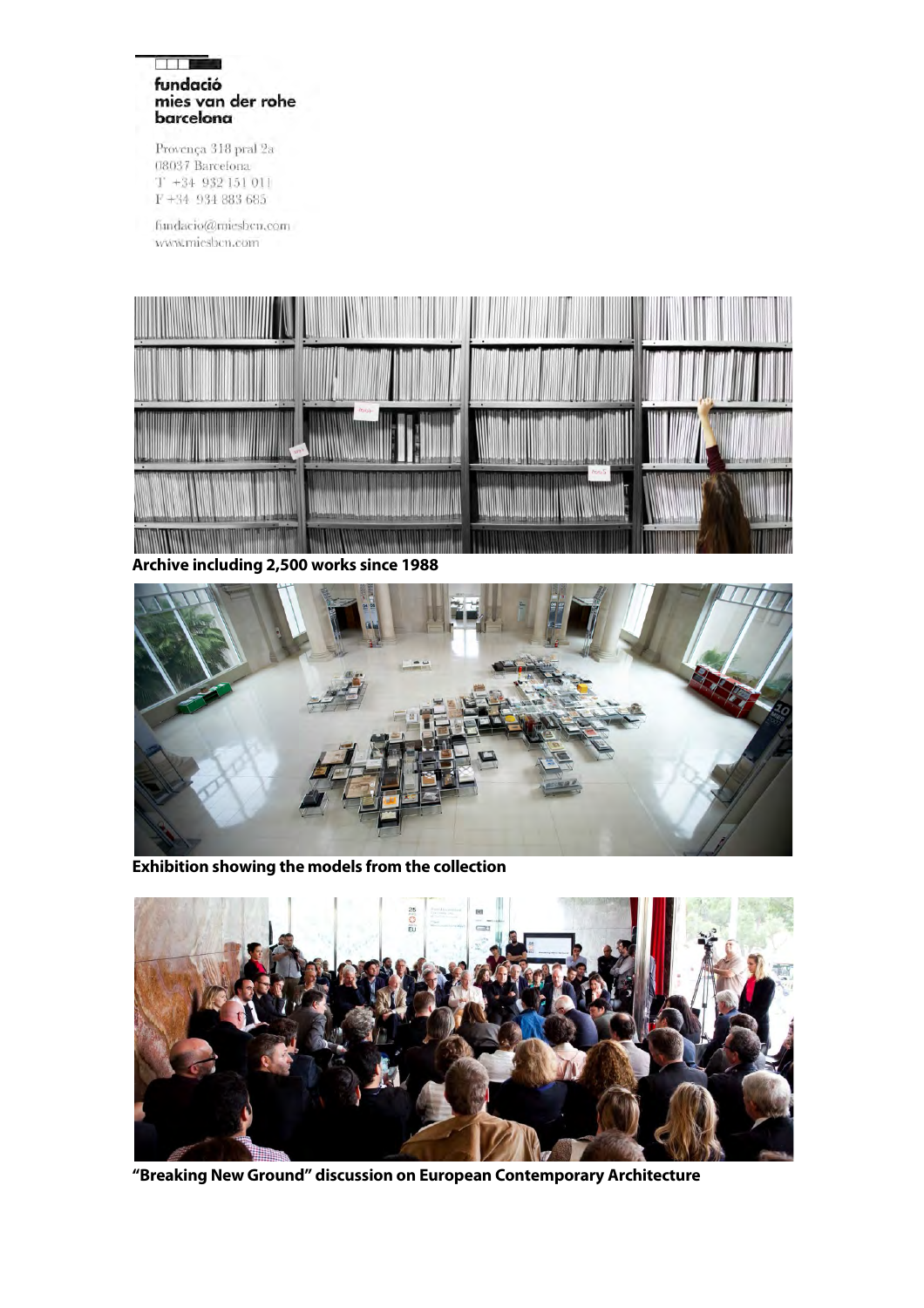#### **Biblio** fundació mies van der rohe barcelona

Provença 318 pral 2a 08037 Barcelona  $T + 34932151011$ F+34 934 883 685

fundacio@miesbcn.com www.miesben.com

# <span id="page-6-0"></span>**Role of the Nominators**

As a general explanation for the proposal of works, we would like to draw your attention to Article 5 of the rules for the Prize:

5. For the purpose of the selection of candidates, the following procedure will be followed:

5.1. The ACE-member architectural associations and the other European national architects' associations will be invited to propose works by their members built in their own countries as well as transnational commissions that comply with either of the following conditions:

5.1.1. Works by European authors from other countries built in the country of the architectural association.

5.1.2. Works by their own members constructed in other European countries.

The ACE-member architectural associations and the other European national architects' associations may submit a maximum of five (5) proposals, except for France, Germany, Italy, Poland, Spain and the United Kingdom, each of which may submit a maximum of seven (7) proposals.

5.2. The Fundació Mies van der Rohe, in consultation with the Advisory Committee, will establish a group of independent experts composed of a substantial number of prestigious European specialists, each of whom should propose **a maximum of five (5) works from any country within the framework of the Prize**.

5.3. The Advisory Committee as a group will be invited to propose a list of maximum 20 (twenty) works from all countries within the framework of the Prize. The decision will be made by majority vote of the members of the Advisory committee.

In their proposals, the architectural associations, independent experts and Advisory Committee should take into consideration works of a transnational nature, works by emerging architects and works that further research and implementation of ideas that contribute to the development of sustainable architectural practice.

The nominators may not propose their own works or works by the Jury.

All proposals should be accompanied by comments about the work, and if possible, by documentation.

The definitive list of candidates submitted for consideration by the Jury will consist of the combined proposals of the ACE-member architectural associations, the other European national architects' associations, the group of independent experts and the Advisory Committee.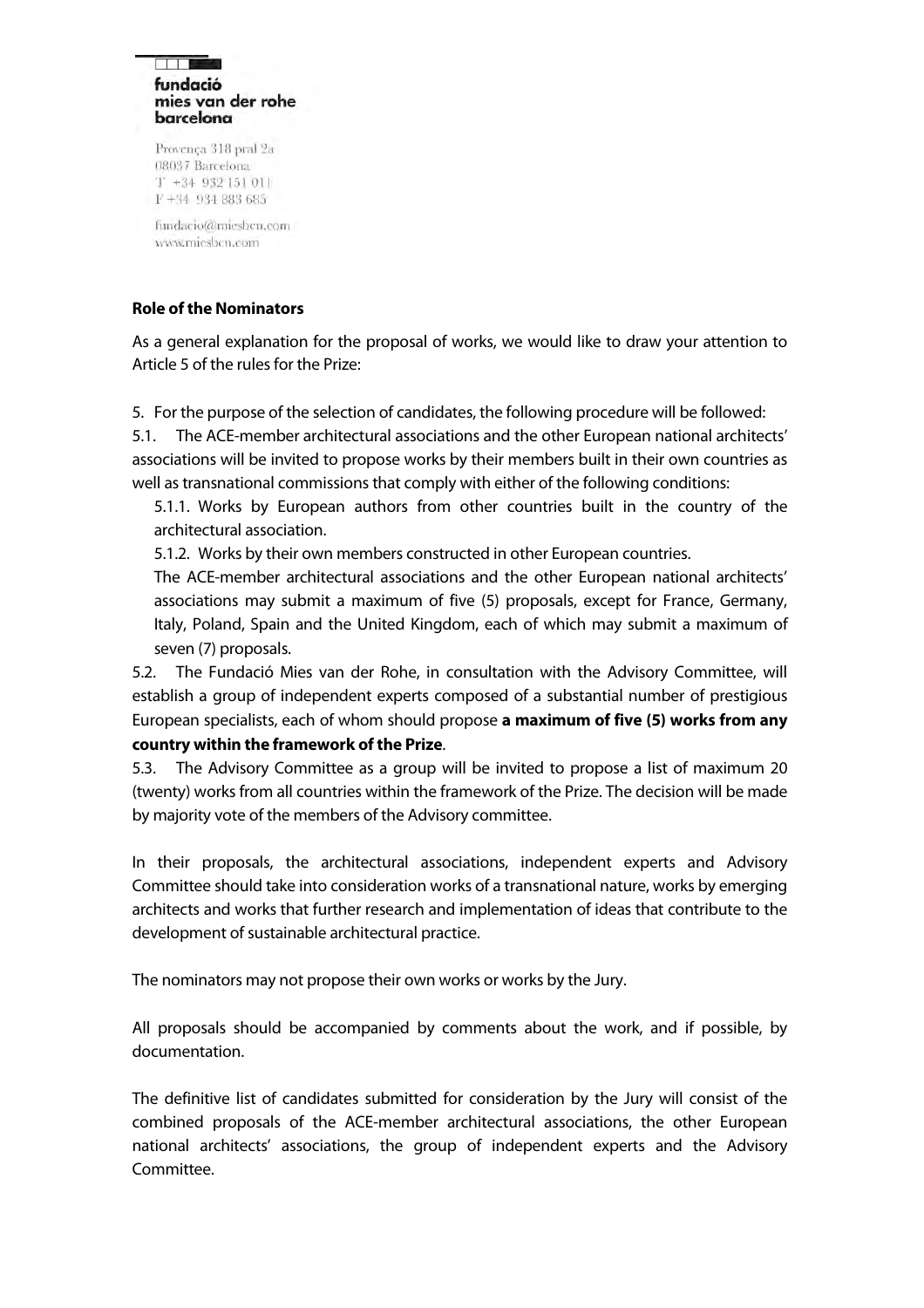#### **Biblio** fundació mies van der rohe barcelona

Provença 318 pral 2a 08037 Barcelona  $T + 34932151011$ F+34 934 883 685

fundacio@miesbcn.com www.mieshen.com

# <span id="page-7-0"></span>**Criteria for the Proposal of Works**

In making their proposals the nominators should keep in certain aspects that characterise the works as set forth in the introduction of the rules:

The Prize highlights the achievements of European architects in the development of new concepts and technologies and provides citizens as well as public institutions with the opportunity to reach a better understanding of the importance of architecture in the construction of sustainable cities and communities where the essential relationship between the quality of life and the quality of the environment is a key priority.

By doing so, the Prize aspires to be a platform for investigation, development and implementation of sustainable architectural practice that will minimise the negative environmental impact of construction as well as promote the social, cultural and economic benefits of sustainable growth.

Europe is composed of an increasing number of common elements. However local traditions, histories, languages, landscapes and urban contexts continue to characterise its rich and composite identity. The Prize seeks to celebrate the diversity of European architectural expression, emphasising architecture's role as both a basis for the interchange of ideas as well as a unifying element that defines a common European culture by fostering transnational commissions; supporting emerging architects as they start out on their careers and the cultivation of responsible clients – both public and private – who are committed to building both the European economy and its culture through their commissions.

## **Procedure**

The Prize benefits from the participation of the Architects' Council of Europe (ACE) along with the ACE-member architectural associations and the other European national architects' associations, as well as the recommendations of an Advisory Committee composed of some of the most prestigious European cultural entities in the field of architecture. The Steering Committee comprises a group of Advisory Committee members who work closely with the Fundació Mies van der Rohe in the award process.

Nominations for works to be considered for the Prize and the Special Mention will be put forward by the ACE-member architectural associations and the other European national architects' associations and a substantial group of independent experts specialising in contemporary architecture, as well as by the Advisory Committee.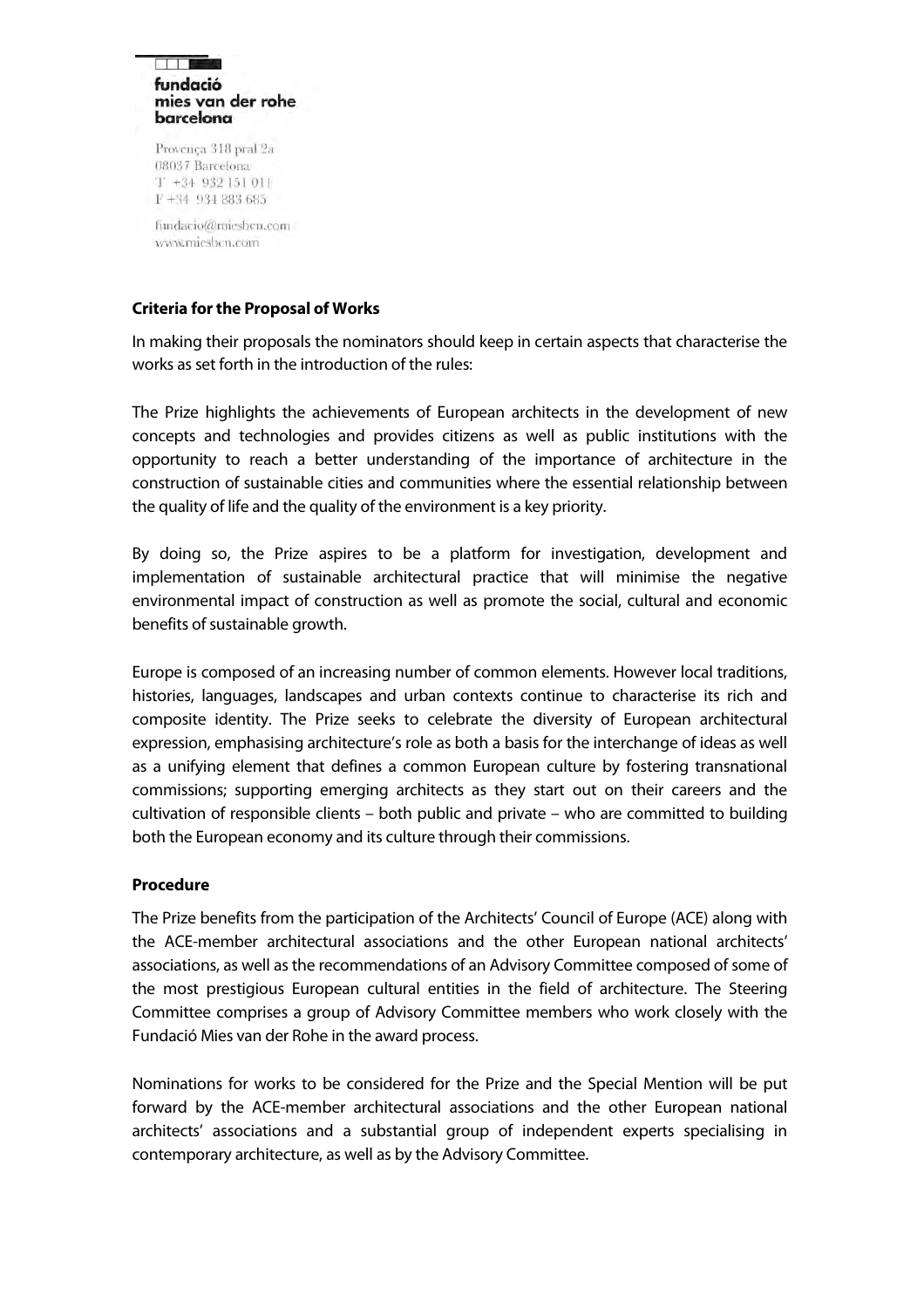#### **Billing** fundació mies van der rohe barcelona

Provença 318 pral 2a 08037 Barcelona  $T + 34932151011$  $F+34$  934 883 685

fundacio@miesbcn.com www.mieshen.com

For each biennial edition, the Jury will select a single work from these nominations to be awarded the European Union Prize for Contemporary Architecture – Mies van der Rohe Award and a single work by an emerging architect or team of architects, to be granted the EU – Mies van der Rohe Emerging Architect Special Mention. The works granted the Prize and the Special Mention will reflect the definitions and objectives established in the preceding paragraphs and be distinguished by a combination of qualities such as excellence and authenticity of design; a genuine and innovative character; and high-standard, well-executed and sustainable construction.

The Jury will also make a selection of exemplary works to be published and shown in a travelling exhibition. The works proposed for the prize are not limited by scale or programme and the jury selection for each biennial edition represents an extensive overview of quality European architectural production with the common denominator being the contribution that these works make to the construction of the European city.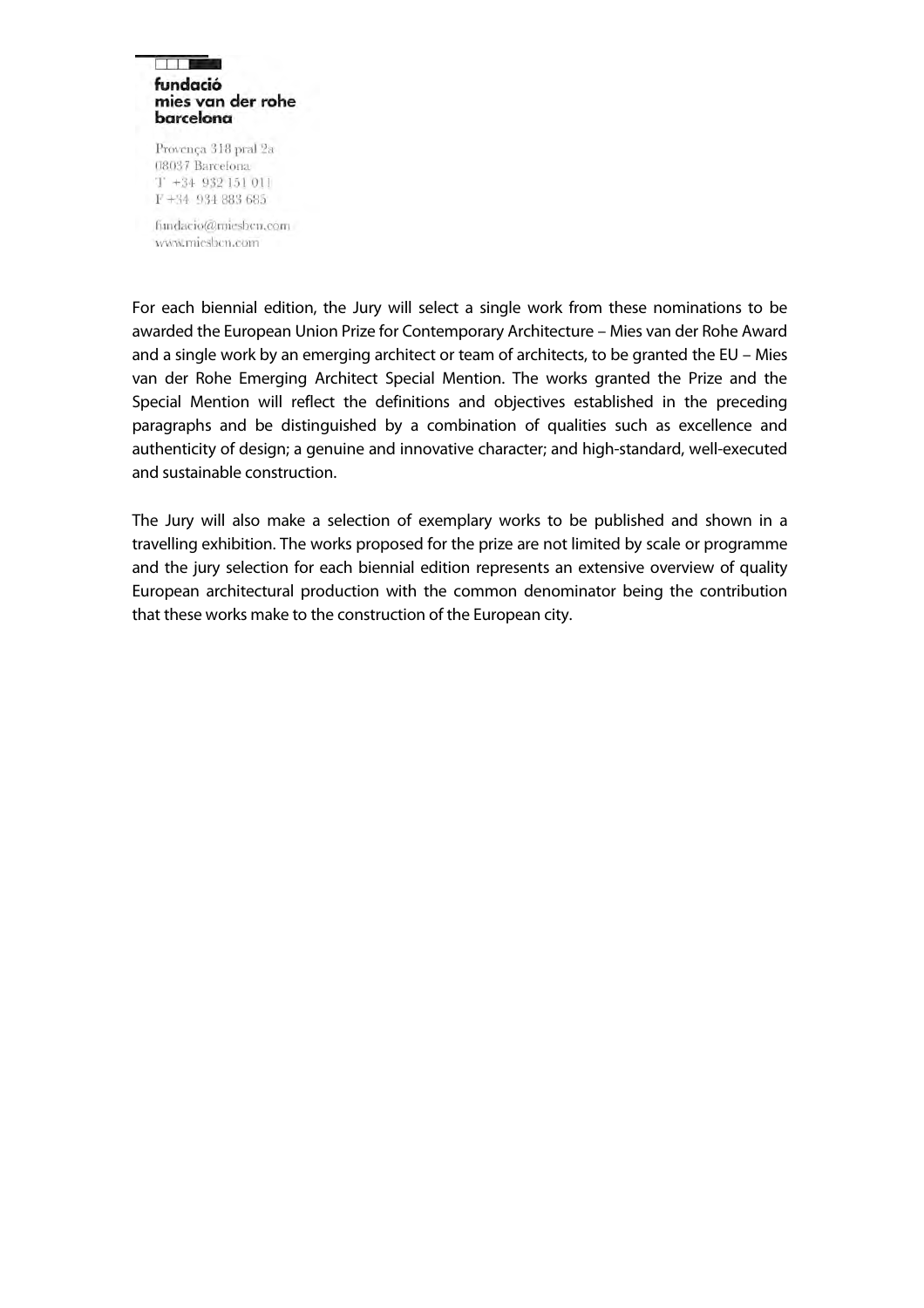#### **Film** fundació mies van der rohe barcelona

Provença 318 pral 2a 08037 Barcelona  $T$  +34 932 151 011 F+34 934 883 685

fundacio@miesbcn.com www.mieshen.com

## <span id="page-9-0"></span>**General Information**

### Emerging Architect Special Mention

In addition to the work granted the Prize, the jury also selects a work to be granted the Emerging Architect Special Mention.

It is important to note that there is one, single list of proposals for the jury's consideration that is, there is not a separate list of candidates for the Prize and a separate list of candidates for the Emerging Architect Special Mention. As mentioned in the rules, the criteria for the selection of candidates for both the Prize and the Special Mention is the same: "The works awarded the Prize and the Special Mention will be distinguished by a combination of qualities such as excellence and authenticity of design; a genuine and innovative character; and highstandard, well-executed and sustainable construction."

### Completion date of works to be proposed

The works must be completed between: **January 1, 2013 and December 31, 2014**.

### Location of works

The proposed works should be constructed in the following countries:

Member states of the European Union: Austria, Belgium, Bulgaria, Croatia, Cyprus, Czech Republic, Denmark, Estonia, Finland, France, Germany, Greece, Hungary, Ireland, Italy, Latvia, Lithuania, Luxembourg, Malta, The Netherlands, Poland, Portugal, Romania, Slovak Republic, Slovenia, Spain, Sweden, United Kingdom.

### EEA countries: Iceland, Norway

EU candidate and potential candidate countries: Albania, Bosnia and Herzegovina, Former Yugoslavian Republic of Macedonia (FYROM), Montenegro, Serbia, Turkey